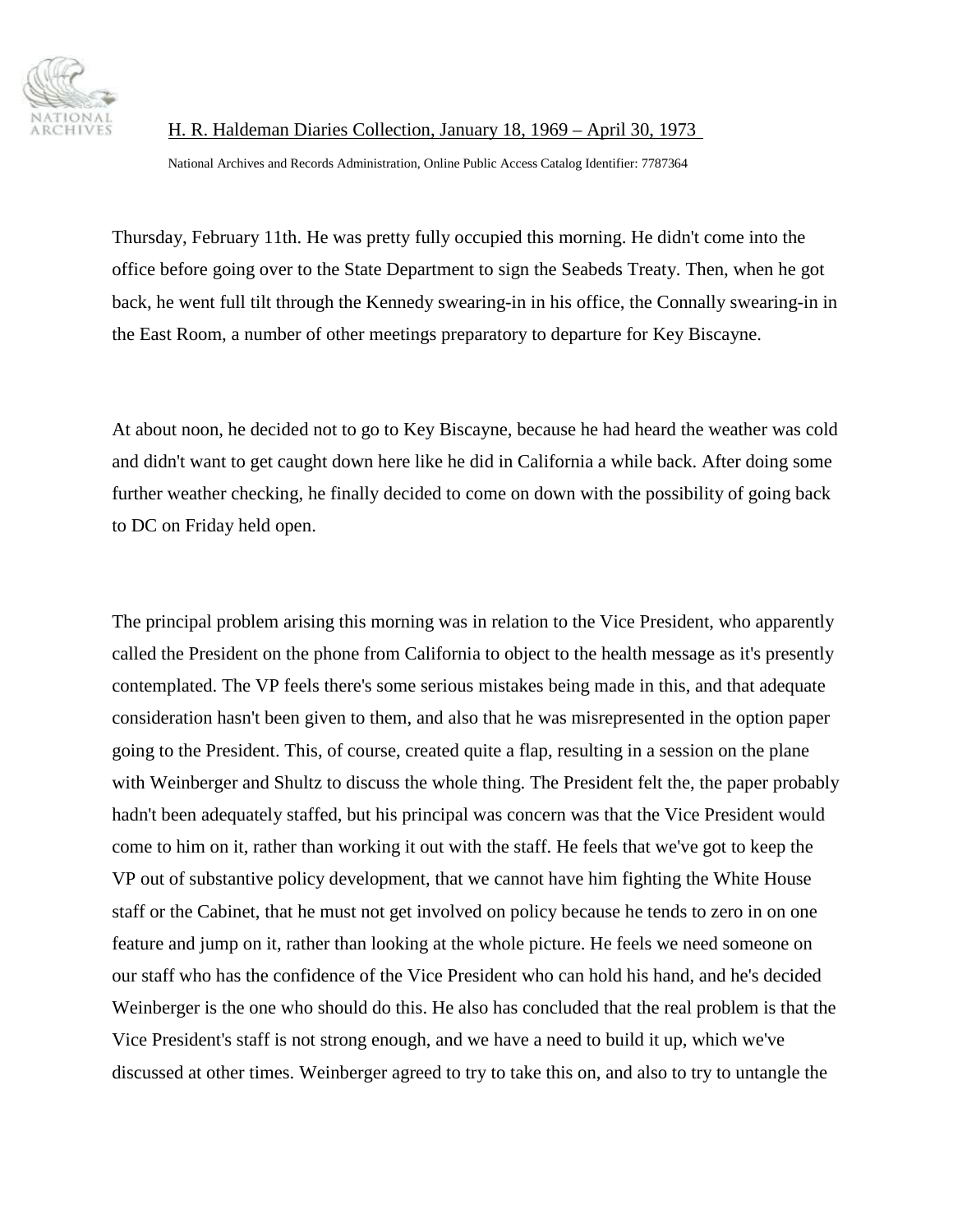

H. R. Haldeman Diaries Collection, January 18, 1969 – April 30, 1973

National Archives and Records Administration, Online Public Access Catalog Identifier: 7787364

current problem by meeting with, or talking with the Vice President and trying to get it all straightened out.

------------------------------------------------------------------------------------------------ DECLASSIFIED - E.O. 13526, Sect. 3.4: by MS, NARA, June 12, 2013 Audio Cassette 4, Side B, Withdrawn Item Number 1 [AC-4(B) Sel 1] Duration: 3 minutes 2 seconds

The other big thing today was Henry's meeting last night with Dobrynin, which apparently went very well. He was tickled last night by the fact that the meeting was still going to be held. He had felt sure that Dobrynin would cancel it after the Laotian move, but he didn't. Today, he was practically ecstatic because Dobrynin said they had agreed to go ahead on the SALT settlement and on an exchange of Nixon-Kosygin letters that would lead to a July or August summit meeting.

All of this brings to fulfillment, if it works out, Henry's whole linkage plan since he's been using Berlin negotiations as the lever or club to pressure the Russians, and now he's got Berlin, the Mideast, Cuba, Vietnam, SALT, and the summit all tied together, which is exactly how his linkage thing is supposed to work.

It now appears that we can have the letter exchange right away, then go forward with our, go forward with the SALT settlement, then our minor announcement of the troop withdrawal, then the announcement of the summit meeting: all this through March and April. We can then have this summit meeting in July and then in November after the Vietnamese elections, we can go ahead with a massive troop withdrawal announcement. All of which should give us some momentum to carry us nicely through this year and into next year. Hopefully, we'll have a return summit in April of next year and we'll be in great shape.